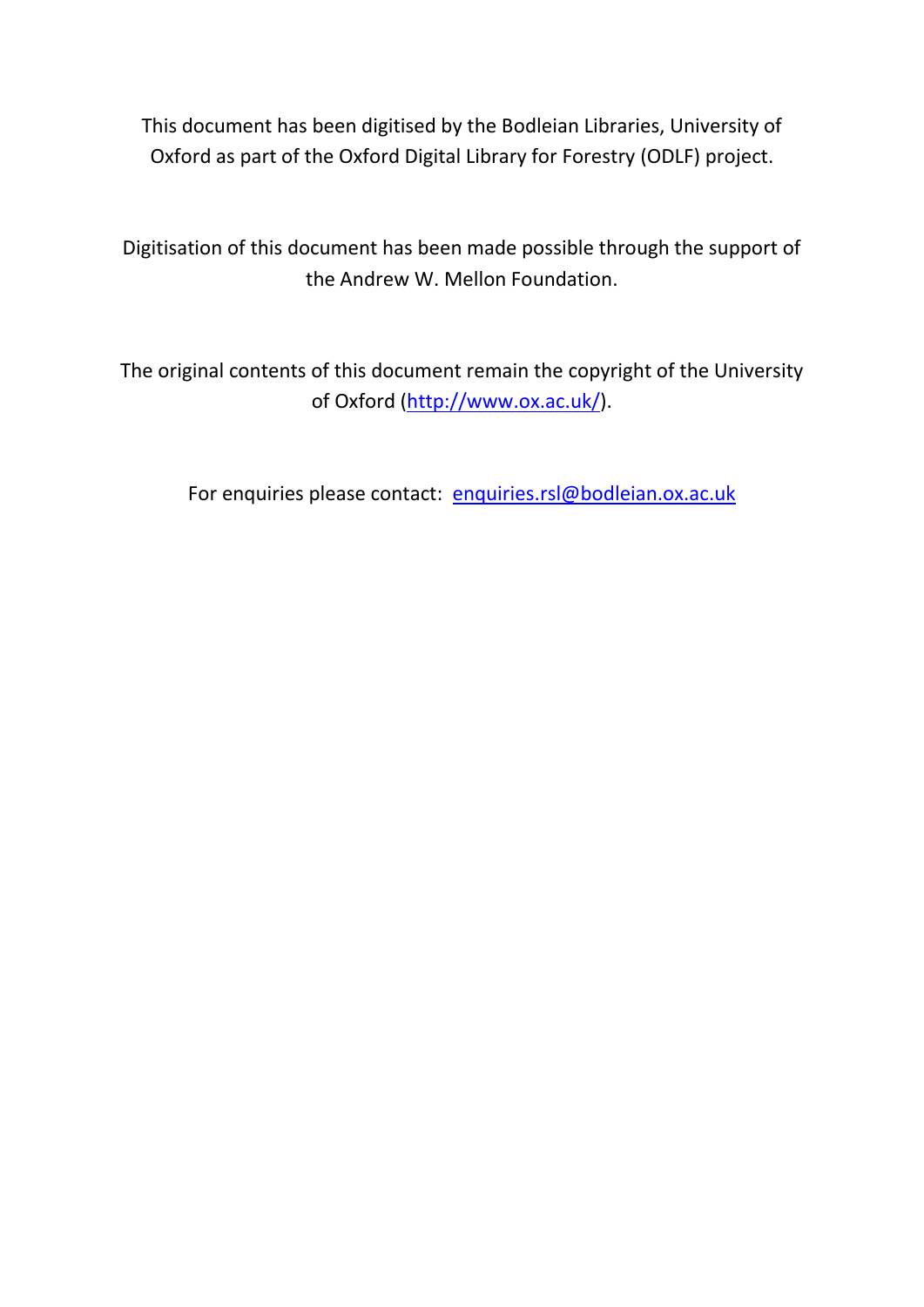$F_{\text{eff}}$ <sup>1</sup> **b**  $\big(\mathcal{D}\big)$   $\big(\mathcal{D}\big)$   $\big[\text{Foker Lism}_{\text{B}}(X)\big]$ 

12 DLC. 1930

## 'i' No . .**'UNIVERSITY OF OXFORD**

# \$' *"'ANNUAL REPORT* **OF**

*THE IMPERIAL FORESTRY INSTITUTE* 

 $7$ *for the Academic Year* 1924–5.

### *COllstitlition and Staff.*

The Imperial Forestry Institute, created as a result of the recommendations of the British Empire Forestry Conferences of 1920 and 1923 and the Interdepartmental Committee on Imperial Forestry Education (1921), started work in October 1924, and this Report deals with the first year of its existence. The staff, which is not yet complete, is at present constituted as follows:

#### *Director.*

Professor R. S. Troup, C.I.E., M.A., D.Sc. (Oxon.).

*Luturers and lJemonstrators.* 

| Silviculture.<br>$\ddot{\phantom{0}}$   | THE DIRECTOR.<br>H. M. STEVEN, B.Sc., Ph.D. (Edin.), Hon.<br>M.A. (Oxon.), Forestry Commission<br>Research Officer attached to Institute.            |
|-----------------------------------------|------------------------------------------------------------------------------------------------------------------------------------------------------|
|                                         | Forest Management . R. BOURNE, M.A. (Oxon.).                                                                                                         |
|                                         | Economics of Forestry . W. E. HILEY, M.A. (Oxon.).                                                                                                   |
| $Mycology$ .                            | . W. R. Day, B.Sc., M.A. (Oxon.).                                                                                                                    |
| of Wood.                                | Structure and Properties C. C. FORSAITH, Ph.D. (Syracuse, U.S.A.).<br>L. CHALK, B.A. (Oxon.).                                                        |
| Entomology.                             | . J. W. MUNRO, D.Sc. (Edin.), Hon. M.A.<br>(Oxon.), Entomologist, Forestry Com-<br>mission, attached to Institute.<br>R. N. CHRYSTAL, B.Sc. (Edin.). |
| Forest Botany .<br>$\ddot{\phantom{0}}$ | J. BURTT DAVY, Ph.D. (Cantab.).                                                                                                                      |
|                                         | Surveying & Engineering N. F. MACKENZIE, Hon. M.A. (Oxon.).                                                                                          |
| Forest Law.                             | H. S. WILLIMSON, M.A. (Oxon.).                                                                                                                       |
| Secretary<br>$\sim$ $\sim$ $\sim$       | $P. S.$ Spokes, B.Sc., M.A. (Oxon.).                                                                                                                 |
| Assistant Secretary<br>$\mathbf{r}$     | Miss K. M. L. SIMPSON, M.A. (Cantab.).                                                                                                               |

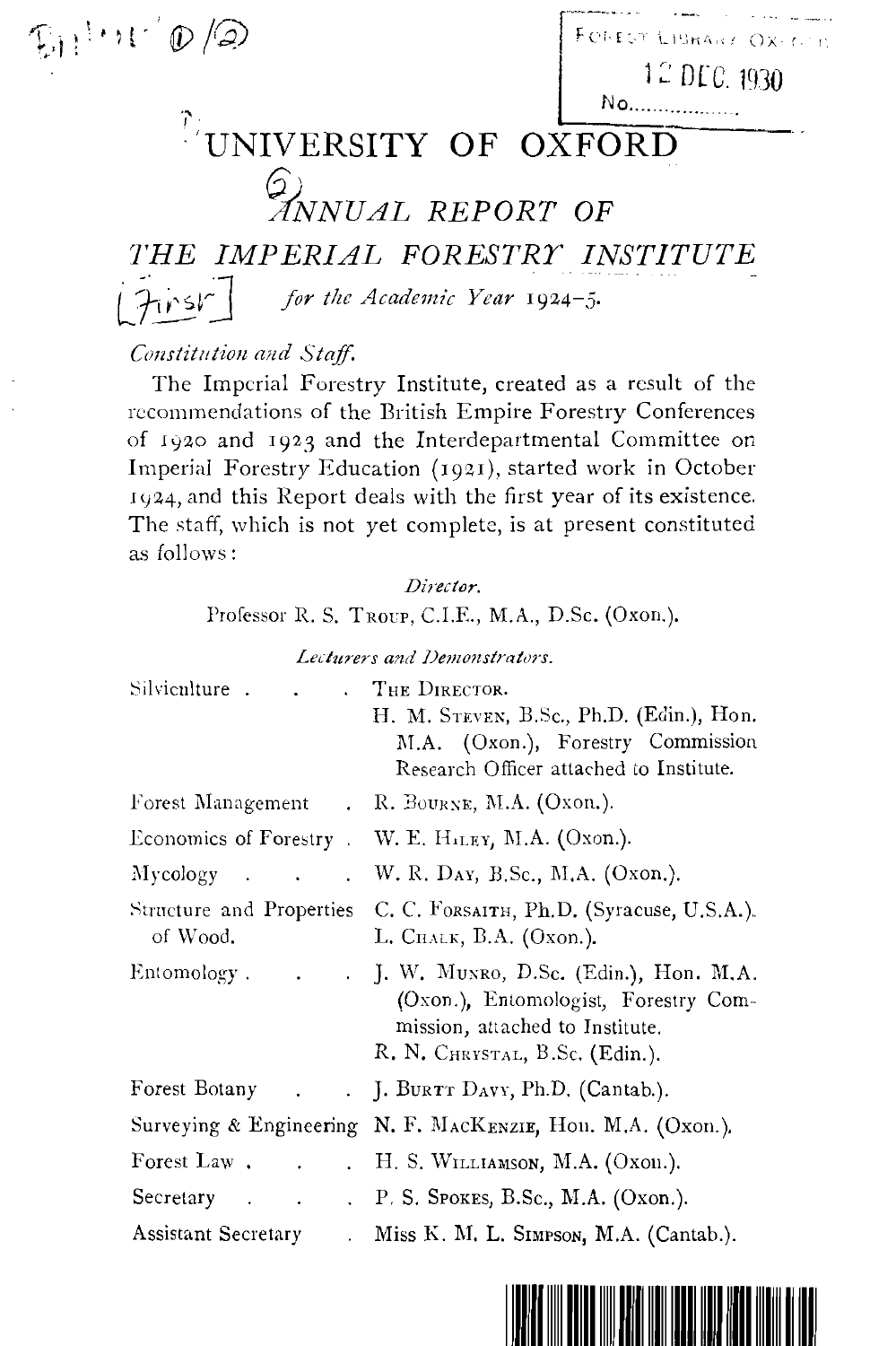Mr. H. G. Champion, M.A. (Oxon.), was appointed Lecturer in Silviculture, but did not take up the post; he was engaged temporarily during the Hilary and Trinity Terms in teaching Systematic Botany pending the arrival of Dr. J. Burtt Davy, who took up his duties at the end of the year. This subject was taught during the Michaelmas Term by Mr. C. E.C. Fischer. Lecturers in Silviculture, Forest Utilization, and Soils remain to be appointed.

#### *Buildings.*

The work of the Institute was carried on, as a temporary measure, in the School of Forestry; an extension for immediate needs, in the shape of a laboratory and five working rooms, was completed towards the end of the year. The erection of suitable buildings on a new site is a matter of urgency, since the present accommodation is inadequate and the development of the Institute is hampered in consequence: this matter is receiving attention.

#### *Studen ts.*

The number of students attending courses of study for the whole year or for shorter periods was 22, as follows:—

| Post-graduate probationers:        |    |  |
|------------------------------------|----|--|
| Great Britain                      |    |  |
| Colonial Services                  | JО |  |
| Forest officers on leave:          |    |  |
| Colonial Services                  |    |  |
| India.                             |    |  |
| Students doing special work in the |    |  |
| structure and properties of wood   |    |  |
|                                    |    |  |

#### Courses of Study.

These were adapted to the needs of eaeh student. The probationer for Great Britain specialized in forest management, including working plans and silvicultural systems. Probationers for, and officers on leave from, the Colonial Services received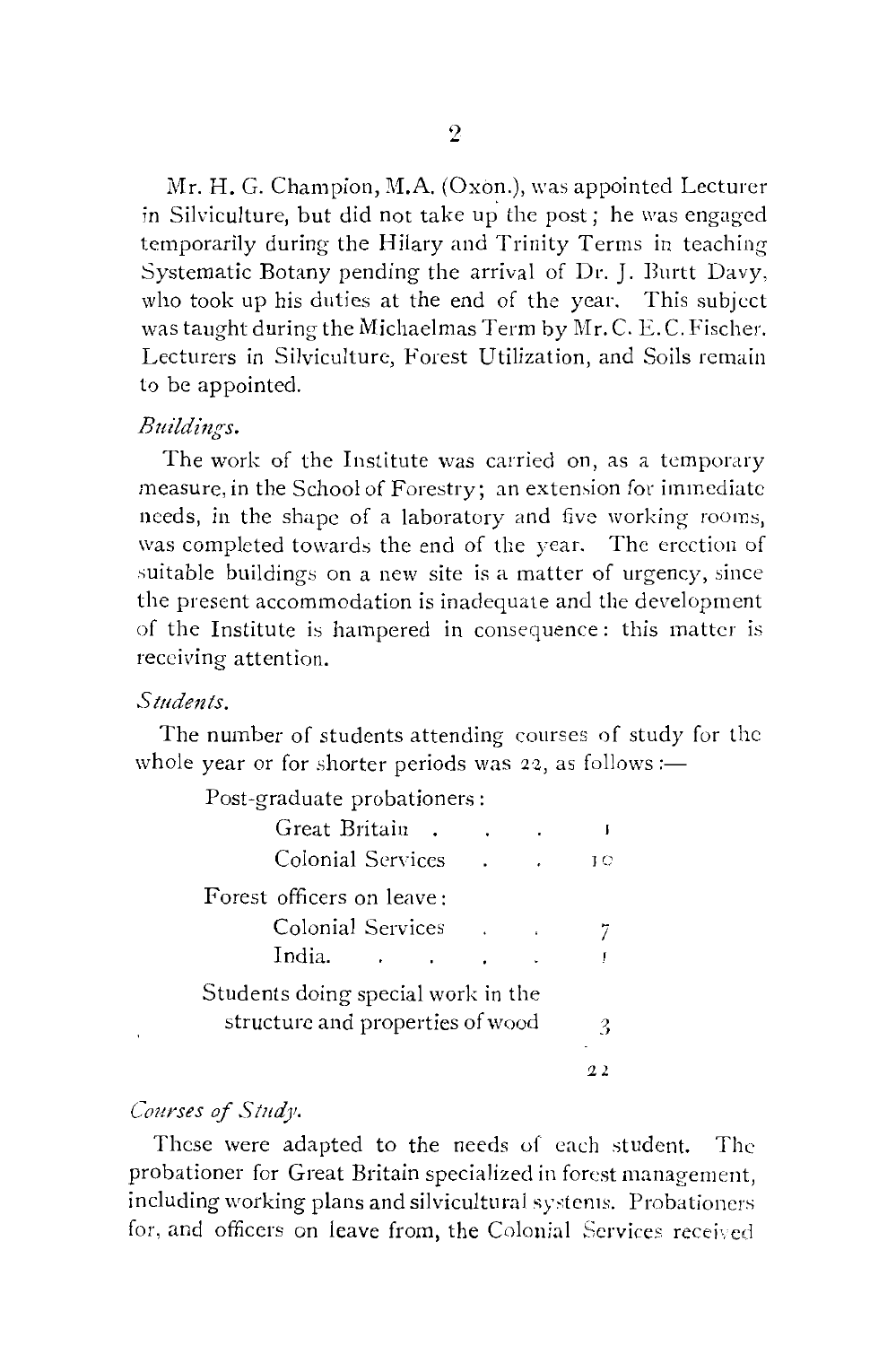instruction of a general or special kind according to requirements, stress being laid on subjects likely to be of direct use to them in their respective Colonies, including tropical systematic botany and silviculture, structure and properties of wood, the utilization of tropical forest products, and other subjects; more general subjects, such as surveying and engineering, forest management, &c., were dealt with according to the exigencies of each case.

A special feature of the training was the practical instruction given on the Continent for the purpose of studying the latest developments in silvicultural systems, forest management, and exploitation: during the Easter and Summer vacations the Director had charge of parties in France, Germany, Czecho-Slovakia, and Austria, and Mr. R. Bourne conducted similar tours in France and Switzerland. A gratifying feature of these tours was the cordial co-operation of the forest officers concerned.

Some of the Colonial Service students underwent a short course of instruction in systematic botany at Kew, and special thanks are due to the Director of the Royal Botanic Gardens for providing facilities in this respect. The three students undergoing training in the structure and properties of wood worked under the guidance of Dr. Forsaith.

#### *Research.*

The staff of the Institute was fully occupied during the year in the work of arranging and giving courses of instruction, purchasing equipment, preparing material, and other preliminary duties, and had no opportunity for undertaking research work. The question of prosecuting research will not be lost sight of when the Institute is in full running order.

#### *Museum and other Collections.*

A large number of specimens of timber and other forest products from Great Britain, the Dominions, the non-selfgoverning Dependencies, and India are being received, chiefly from the exhibits of the British Empire Exhibition, Wembley. These, which will be referred to in more detail in next year's